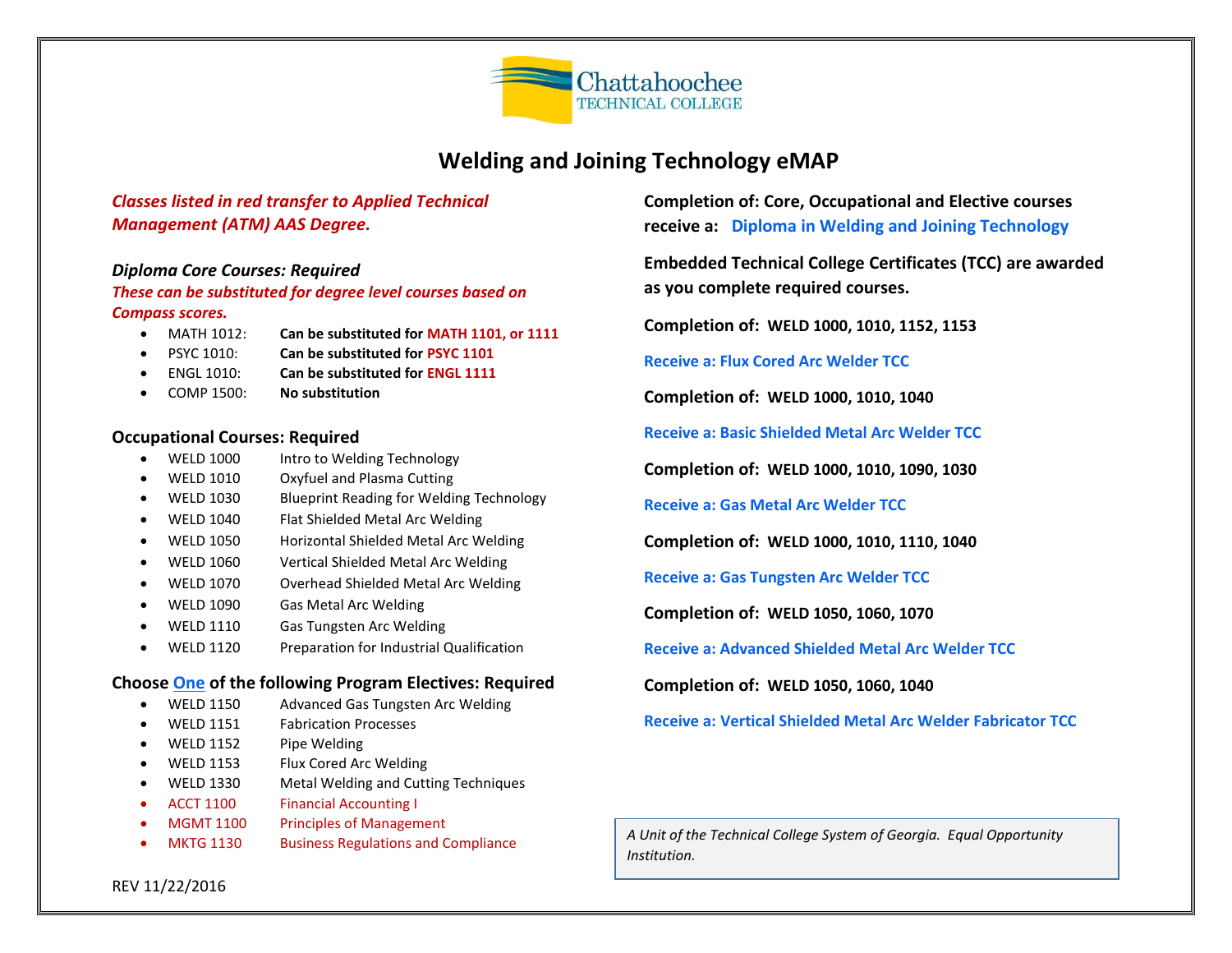

# **Welding and Joining Technology eMAP**

- *Request transcript*
- *TAKE COMPASS TEST (placement test)*

**If you need learning support in MATH, ENGLISH, or READING, Those must be taken before Diploma core can be taken.**

## **Appalachian campus students**

## *1 ST SEMESTER CLASSES*

- **Take 3 occupational courses**
- **Take 1 core course**

#### *2 ND SEMESTER CLASSES*

- **Take 3 occupational courses**
- **Take 1 core course**

## *3 RD SEMESTER CLASSES*

- **Take 2 occupational courses**
- **Take 1 core course**

## *4 TH SEMESTER CLASSES*

- *Take 3 occupational*
- *Take 1 core course*
- **If transferring to ATM AAS fill out change of major form for following semester.**

**This eMAP along with meeting regularly with your program advisor and using DegreeWorks will help you stay on track to finish your program as quickly as possible and graduate from CTC.**

# **Paulding Campus Students**

## *1 ST SEMESTER CLASSES*

- **Take 3 occupational courses**
- **Take 1 core course**

#### *2 nd SEMESTER CLASSES*

- **Take 2 occupational courses**
- **Take 1 core course**

#### *3 rd SEMESTER CLASSES*

- **Take 3 occupational courses**
- **Take 1 core course**

#### *4 th SEMESTER CLASSES*

- **Take 3 occupational courses**
- **Take 1 core course**
- **If transferring to ATM AAS fill out change of major form for following semester.**